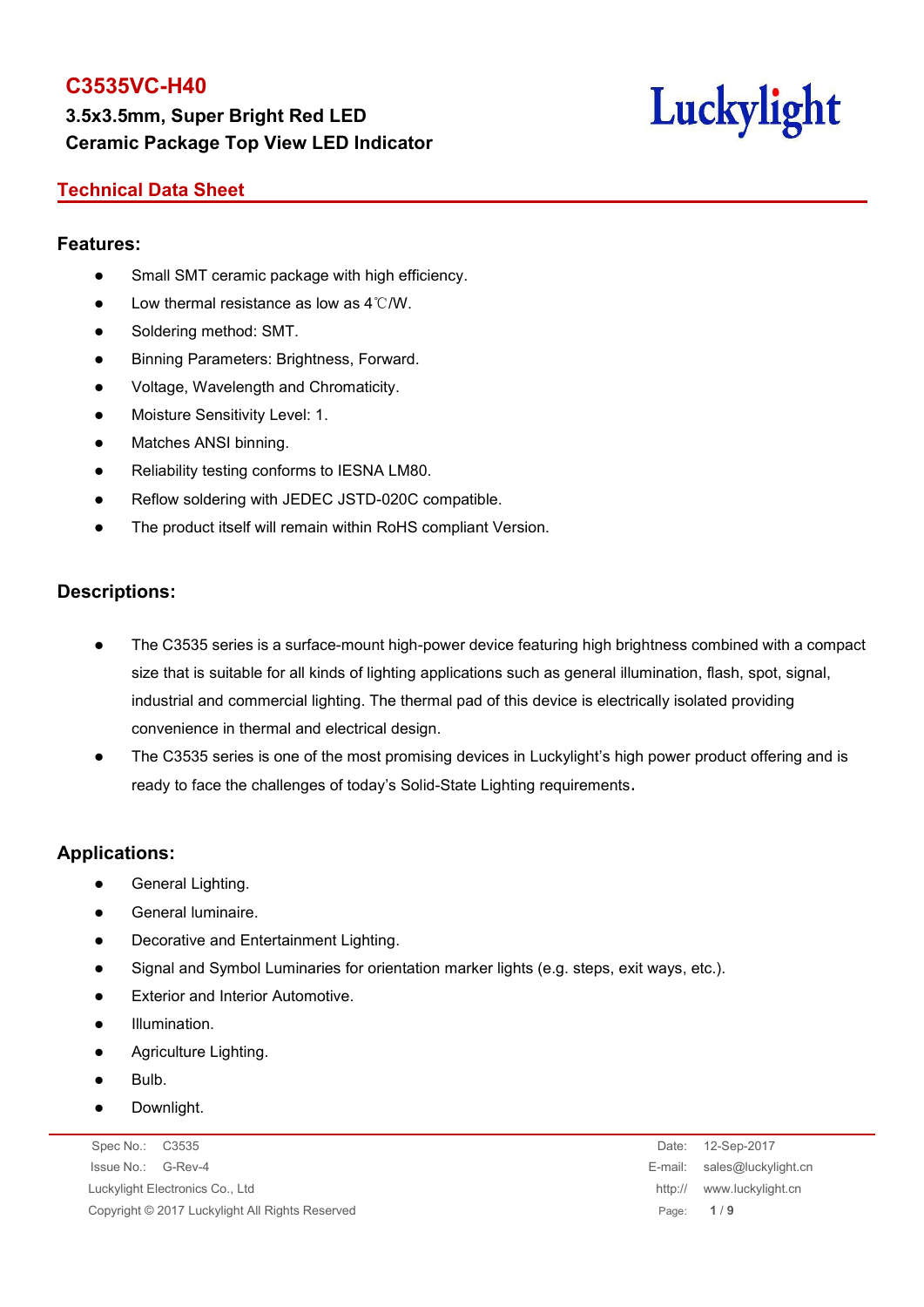## **3.5x3.5mm, Super Bright Red LED Ceramic Package Top View LED Indicator**



#### **Technical Data Sheet**

| C3535VC-H40<br>Water Clear<br>Super Bright Red | Part No. | <b>Emitting Color</b> | <b>Lens Color</b> |
|------------------------------------------------|----------|-----------------------|-------------------|
|                                                |          |                       |                   |

#### **Package Dimension:**











#### Notes:

- 1. All dimensions are in millimeters (inches).
- 2. Tolerance is  $\pm$  0.25 mm (.010") unless otherwise noted.

Spec No.: C3535 Issue No.: G-Rev-4 Luckylight Electronics Co., Ltd. Copyright © 2017 Luckylight All Rights Reserved

| Date:   | 12-Sep-2017         |
|---------|---------------------|
| E-mail: | sales@luckylight.cn |
| http:// | www.luckylight.cn   |
| Page:   | 2/9                 |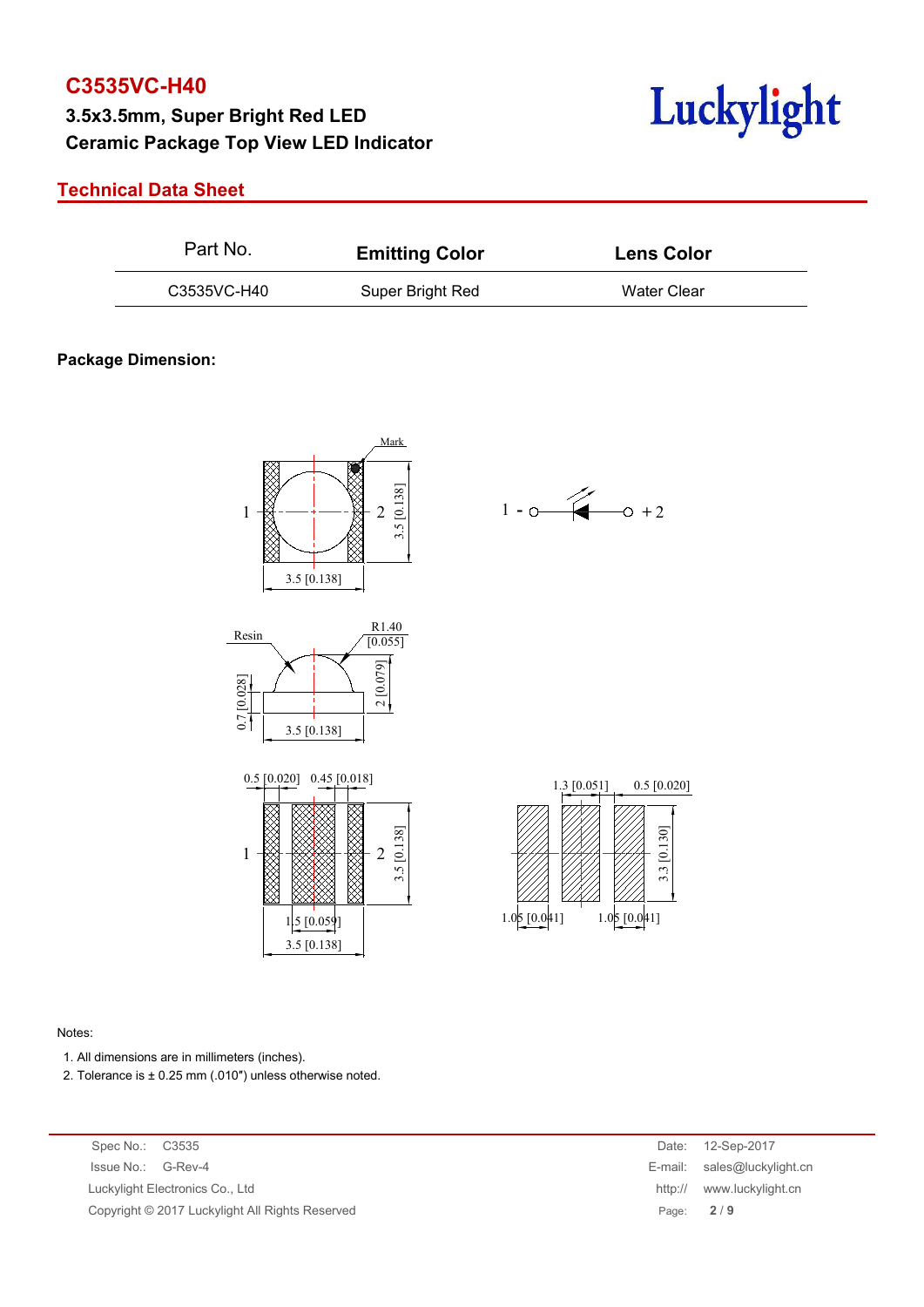# **3.5x3.5mm, Super Bright Red LED Ceramic Package Top View LED Indicator**



#### **Technical Data Sheet**

#### **Absolute Maximum Ratings at Ta=25**℃

| <b>Max</b><br>Symbol<br><b>Parameters</b>           | Unit                                 |  |
|-----------------------------------------------------|--------------------------------------|--|
| Pd<br>Power Dissipation<br>$1 - 3$                  | W                                    |  |
| Peak Forward Current <sup>(a)</sup><br>IFP<br>1000  | mA                                   |  |
| DC Forward Current <sup>(b)</sup><br>IF<br>700      | mA                                   |  |
| 5<br>VR<br>Reverse Voltage                          |                                      |  |
| Electrostatic Discharge (HBM)<br><b>ESD</b><br>4000 |                                      |  |
| 120<br><b>LED Junction Temperature</b>              |                                      |  |
| <b>Operating Temperature Range</b><br>Topr          | -40 $^{\circ}$ C to +80 $^{\circ}$ C |  |
| Storage Temperature Range<br>Tstg                   | -40 $\degree$ C to +85 $\degree$ C   |  |
| <b>Soldering Temperature</b><br>Tsld                | 260℃ for 5 Seconds                   |  |

#### Notes:

a. Derate linearly as shown in derating curve.

b. Duty Factor = 10%, Frequency = 1 kHz

## **Electrical Optical Characteristics at Ta=25**℃

| <b>Parameters</b>                  | Symbol              | Min.  | Typ. | Max.  | Unit          | <b>Test Condition</b> |
|------------------------------------|---------------------|-------|------|-------|---------------|-----------------------|
|                                    |                     | 40    | 50   | ---   | Im            | $IF = 350mA$          |
| Luminous Flux <sup>(a)</sup>       | Φv                  | 60    | 70   | ---   | Im            | $IF = 700mA$          |
| Viewing Angle <sup>(b)</sup>       | 201/2               | ---   | 120  | $---$ | Deg           | $IF = 350mA$          |
| Peak Emission Wavelength           | λp                  | ---   | 632  | ---   | nm            | $IF = 350mA$          |
| Dominant Wavelength <sup>(C)</sup> | λd                  | $---$ | 624  | $---$ | nm            | $IF = 350mA$          |
| Spectral Line Half-Width           | $\triangle \lambda$ | ---   | 20   | $---$ | nm            | $IF = 350mA$          |
| <b>Forward Voltage</b>             | VF                  | 1.80  | 2.20 | 2.60  | ٧             | $IF = 350mA$          |
| <b>Thermal Resistance</b>          | Rth j-s             | ---   | 10   | ---   | $\degree$ C/W | $IF = 350mA$          |
| <b>Reverse Current</b>             | ΙR                  |       |      | 50    | μA            | $VR=5V$               |

#### Notes:

a. ALuminous intensity is measured with a light sensor and filter combination that approximates the CIE eye-response curve.

b. 201/2 is the o-axis angle where the luminous intensity is  $1/2$  the peak intensity

c. The dominant wavelength (λd) is derived from the CIE chromaticity diagram and represents the single wavelength which defines the color of the device.

Spec No.: C3535 Date: 12-Sep-2017 Issue No.: G-Rev-4 E-mail: sales@luckylight.cn Luckylight Electronics Co., Ltd http:// www.luckylight.cn Copyright © 2017 Luckylight All Rights Reserved Page: **3** / **9**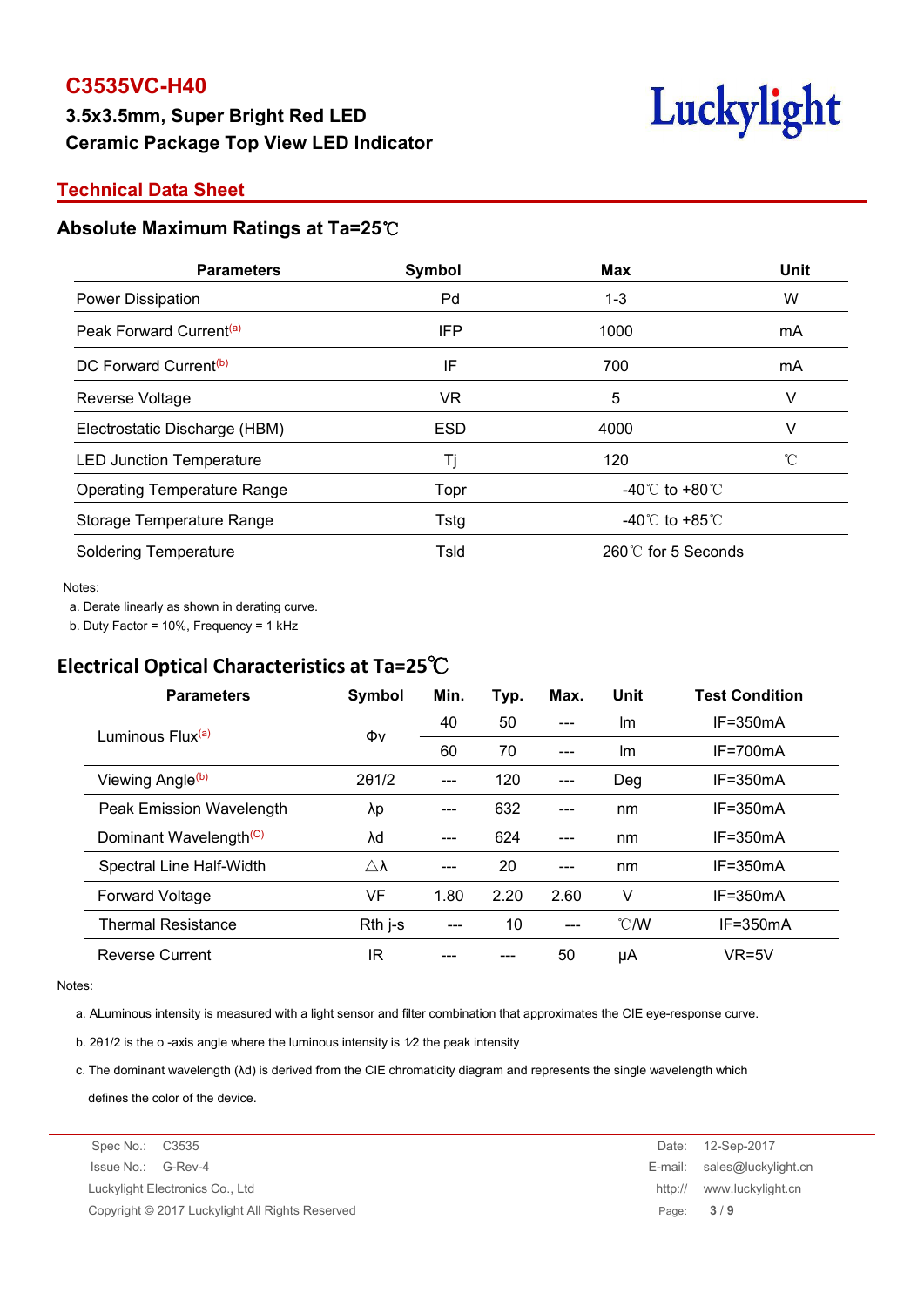**3.5x3.5mm, Super Bright Red LED Ceramic Package Top View LED Indicator**

# Luckylight

#### **Technical Data Sheet**

### **Typical Electrical / Optical Characteristics Curves (25**℃ **Ambient Temperature Unless Otherwise Noted)**





Luminous Intensity & Forward Current





| Date:   | 12-Sep-2017         |
|---------|---------------------|
| E-mail: | sales@luckylight.cn |
| http:// | www.luckylight.cn   |
| Page:   | 4/9                 |

Spec No.: C3535 Date: 12-Sep-2017 Issue No.: G-Rev-4 E-mail: sales@luckylight.cn Luckylight Electronics Co., Ltd Copyright © 2017 Luckylight All Rights Reserved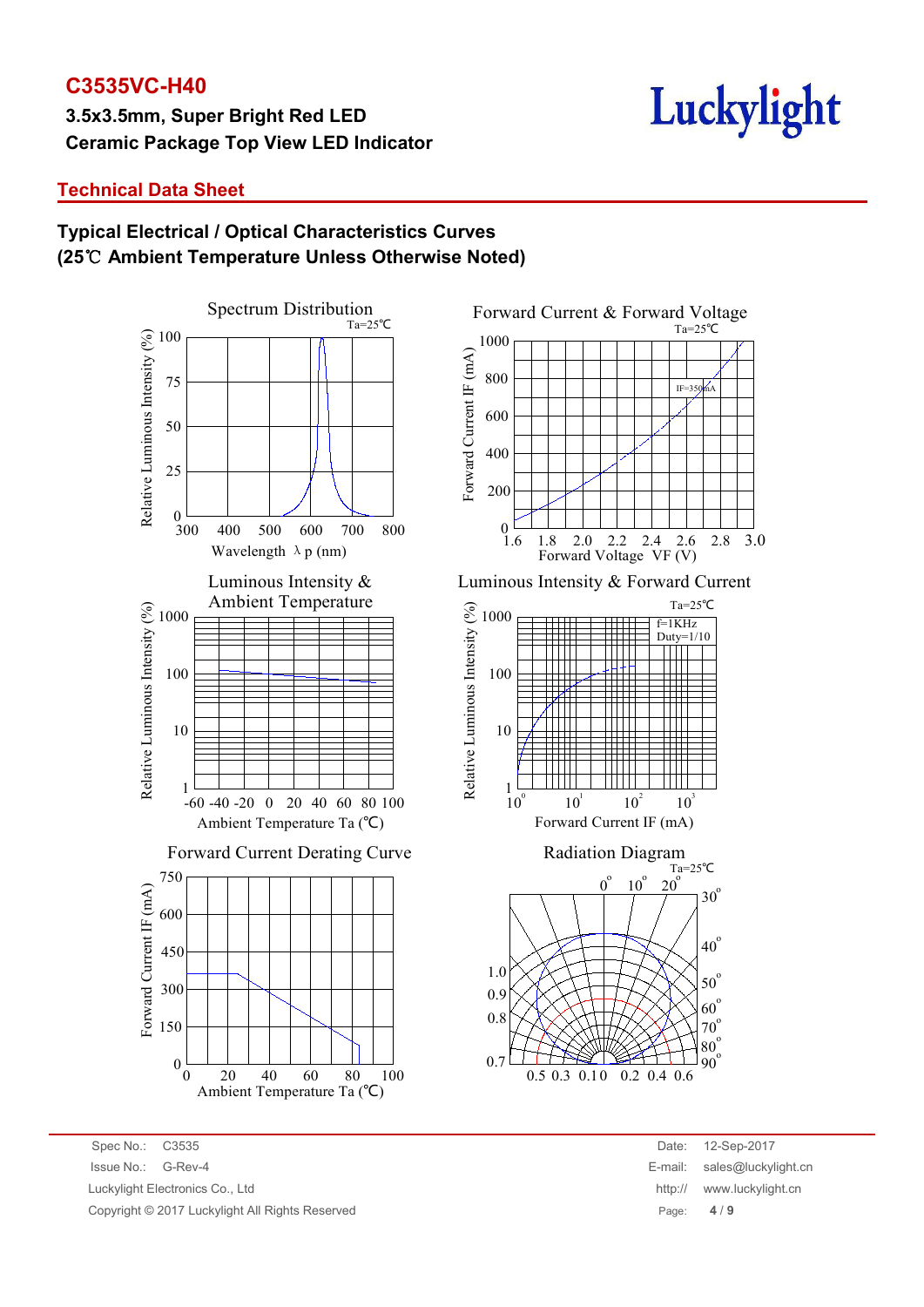**3.5x3.5mm, Super Bright Red LED Ceramic Package Top View LED Indicator**



#### **Technical Data Sheet**

#### **Reel Dimensions:**



# Tolerance:  $\pm$ 0.25mm

#### **Carrier Tape Dimensions:**

Loaded quantity 1000 pcs per reel.



Spec No.: C3535 Issue No.: G-Rev-4 Luckylight Electronics Co., Ltd. Copyright © 2017 Luckylight All Rights Reserved

| Date:   | 12-Sep-2017         |
|---------|---------------------|
| E-mail: | sales@luckylight.cn |
| http:// | www.luckylight.cn   |
| Page:   | 5/9                 |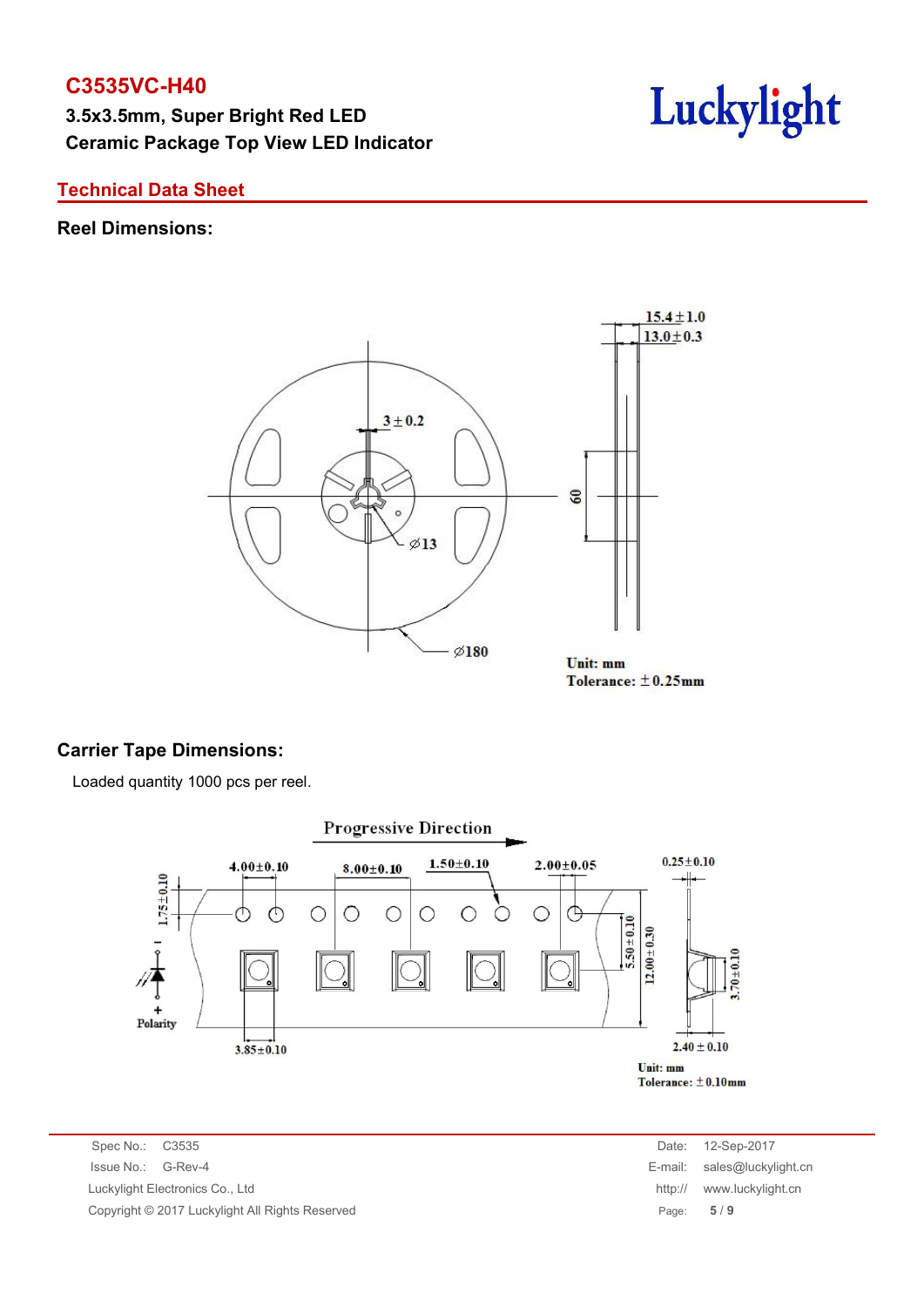# **3.5x3.5mm, Super Bright Red LED Ceramic Package Top View LED Indicator**



#### **Technical Data Sheet**

#### **Packing & Label Specifications:**

Moisture Resistant Packaging:



Label



| Spec No.: C3535                                 | Date:   | 12-Sep-2017                 |
|-------------------------------------------------|---------|-----------------------------|
| Issue No.: G-Rev-4                              |         | E-mail: sales@luckylight.cn |
| Luckylight Electronics Co., Ltd                 | http:// | www.luckylight.cn           |
| Copyright © 2017 Luckylight All Rights Reserved |         | Page: $6/9$                 |
|                                                 |         |                             |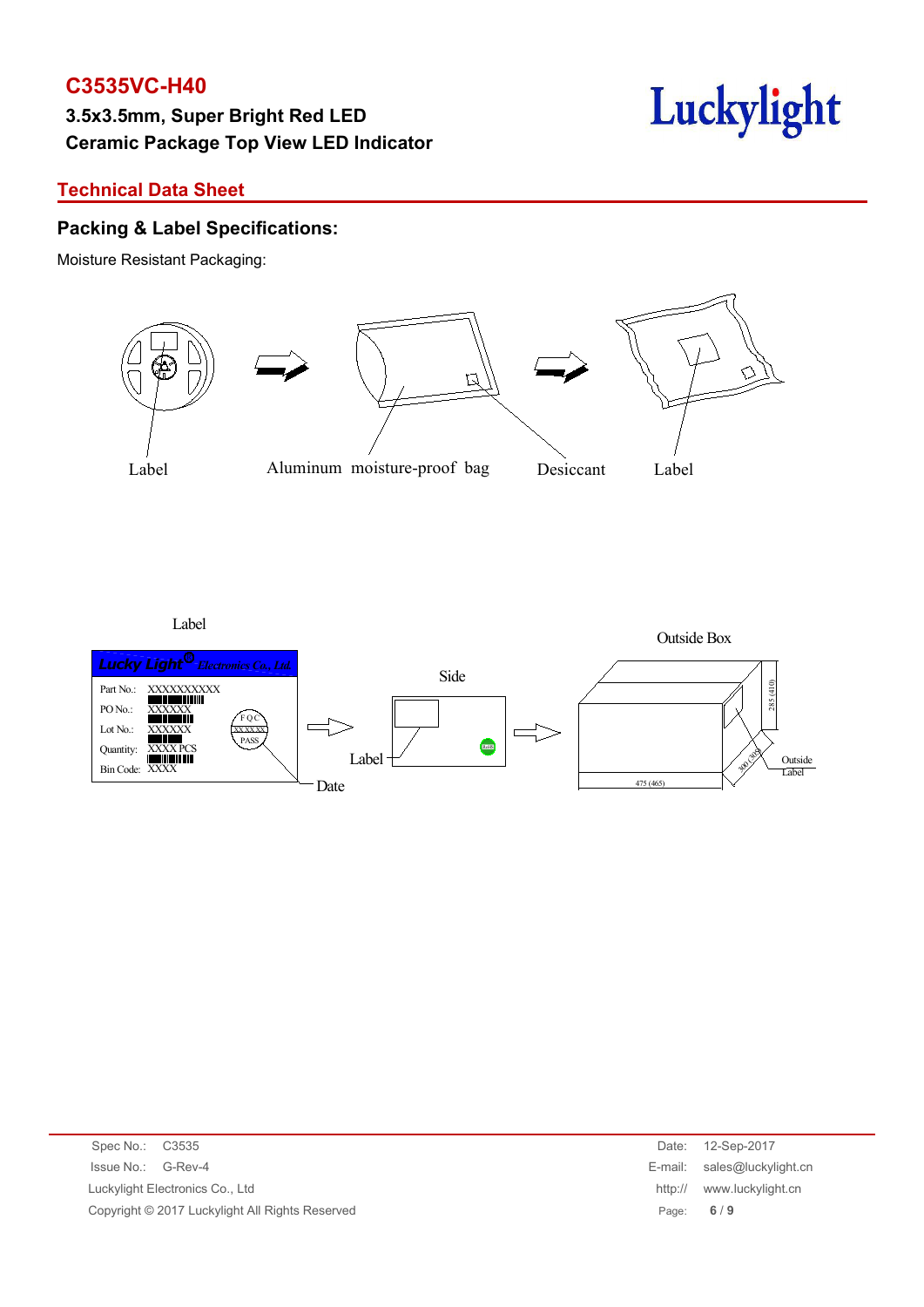# **3.5x3.5mm, Super Bright Red LED Ceramic Package Top View LED Indicator**

# Luckylight

### **Technical Data Sheet**

## **CAUTIONS**

#### **1. Handling Precautions:**

- 1.1. Handle the component along the side surfaces by using forceps or appropriate tools.
- 1.2. Do not directly touch or handle the silicone lens surface. It may damage the internal circuitry.
- 1.3. Do not stack together assembled PCBs containing exposed LEDs. Impact may scratch the silicone lens or damage the internal circuitry.



Compare to epoxy encapsulant that is hard and brittle, silicone is softer and flexible. Although its characteristic significantly reduces thermal stress, it is more susceptible to damage by external mechanical force. As a result, special handling precautions need to be observed during assembly using silicone encapsulated LED products. Failure to comply might lead to damage and premature failure of the LED.

#### **2. Storage**

.

- 2.1.Do not open moisture proof bag before the products are ready to use.
- 2.2.Before opening the package, the LEDs should be kept at 30°C or less and 60%RH or less.
- 2.3.The LEDs should be used within a year.
- 2.4.After opening the package, the LEDs should be kept at 30°C or less and 60%RH or less.
- 2.5.The LEDs should be used within 24 hours after opening the package.
- 2.6.If the moisture adsorbent material has fabled away or the LEDs have exceeded the storage time, baking treatment should be performed using the following conditions. Baking treatment: 65±5°C for 24 hours

Spec No.: C3535 Date: 12-Sep-2017 Issue No.: G-Rev-4 E-mail: sales@luckylight.cn Luckylight Electronics Co., Ltd **http:// www.luckylight.cn** http:// www.luckylight.cn Copyright © 2017 Luckylight All Rights Reserved Page: **7** / **9**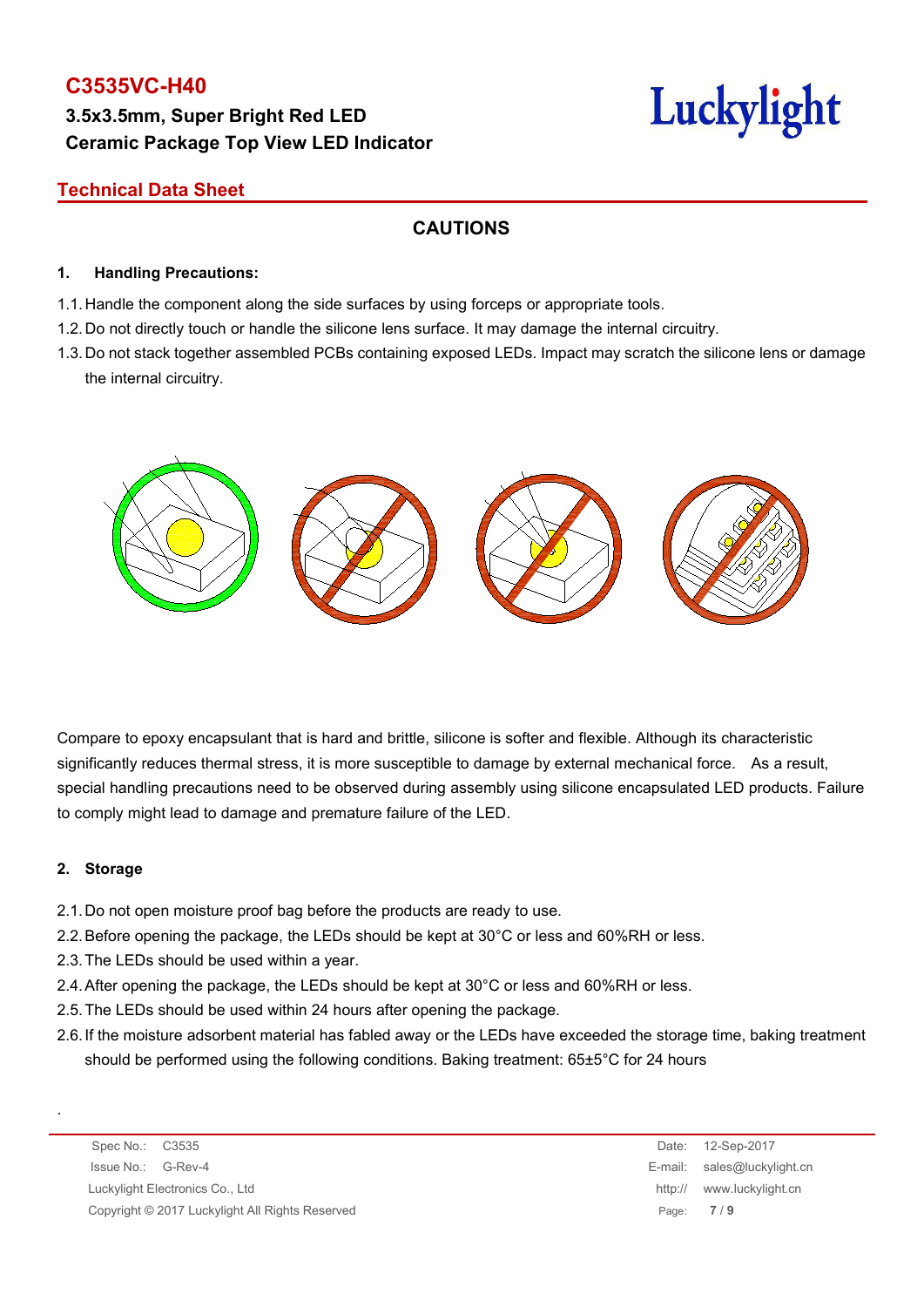# **3.5x3.5mm, Super Bright Red LED Ceramic Package Top View LED Indicator**



#### **Technical Data Sheet**

#### 3. **Soldering Condition**

#### 3.1.Pb-free solder temperature profile



- 3.2.Reflow soldering should not be done more than two times.
- 3.3.When soldering, do not put stress on the LEDs during heating.
- 3.4.After soldering, do not warp the circuit board.
- 3.5.Recommended soldering conditions:

| Reflow soldering     |                               | Soldering iron |                      |  |  |
|----------------------|-------------------------------|----------------|----------------------|--|--|
| Pre-heat             | $150 - 200$ °C                | Temperature    | $300^{\circ}$ C Max. |  |  |
| <b>Pre-heat time</b> | 120 sec. Max.                 | Soldering time | 3 sec. Max.          |  |  |
| Peak temperature     | $260^{\circ}$ C Max.          |                | (one time only)      |  |  |
| Soldering time       | 10 sec. Max. (Max. two times) |                |                      |  |  |

3.6.Because different board designs use different number and types of devices, solder pastes, reflow ovens, and circuit boards, no single temperature profile works for all possible combinations.

| Spec No.: C3535                                 | Date:   | 12-Sep-2017                 |
|-------------------------------------------------|---------|-----------------------------|
| Issue No.: G-Rev-4                              |         | E-mail: sales@luckylight.cn |
| Luckylight Electronics Co., Ltd                 | http:// | www.luckylight.cn           |
| Copyright © 2017 Luckylight All Rights Reserved |         | Page: $8/9$                 |